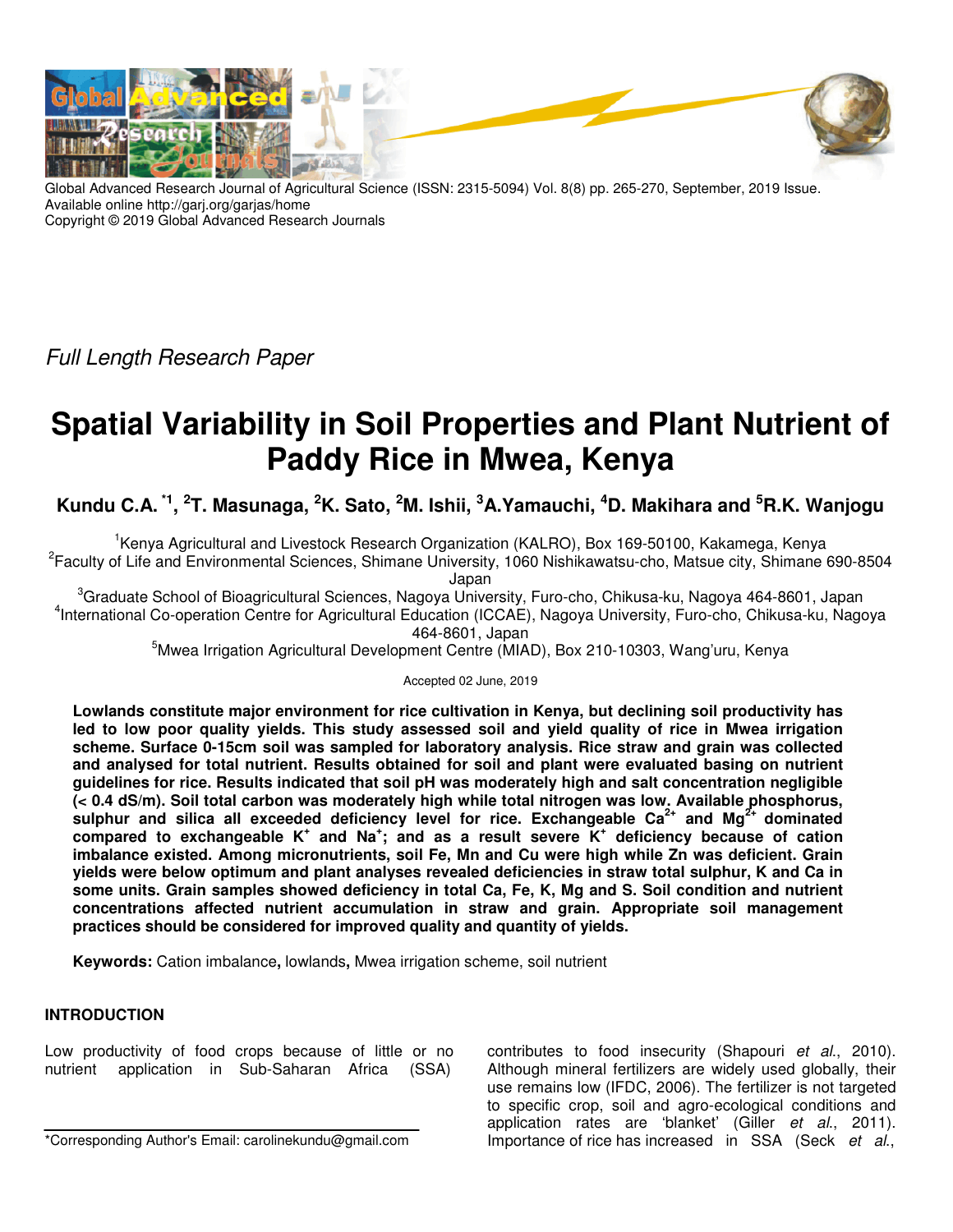

**Figure 1**: Location and layout of Mwea Irrigation Scheme  **Figure 1**: Location and layout of Mwea Irrigation Scheme

2010). In Kenya, demand exceeds production and the gap is filled through huge and costly imports. Current production meets 20% of total demand and consumption projected to rise with increasing population and changes in eating habits (Atera et al., 2011). To attain self-sufficiency, total domestic production must increase at 9.3% per annum (Ministry of Agriculture, 2008). Stakeholders must understand impediments that exist along rice value chain and import process and explore opportunities to benefit all (Atera et al., 2018).

Plant growth and development is reliant on nutrient from soil and nutrients present in tissues is dependent on demand and soil availability (Marschner, 2012). Humans require nutrients obtained from daily diets. Unfortunately, majority of plant derived food contains low bioavailable nutrients. Current high yielding white rice though a major staple food and energy source is poor in essential micronutrients such as Zn (Sharma et al., 2013).

Variability in soil and yield exist which may lead to sitespecific management (Shoji et al., 2005). Grain quality after yield is important for rice production and nutritional quality is considered as one of the main objectives for rice improvement (Ning et al., 2009).

In Kenya's rice production systems, fertilization is restricted to N and P (Kihoro et al., 2013) and relationship between soil minerals and grain quality has not received any attention. This work aimed at analysing soil nutrient supplying power and its effect on nutrient accumulation in Kenya's irrigated rice system.

### **MATERIALS AND METHODS**

Mwea irrigation scheme is located on lower slopes of Mt. Kenya in Central Kenya (Figure 1). Total area is 12,282ha with about 9,000ha under rice production. It is divided into five units; Mwea, Thiba, Wamumu, Karaba and Tebere located at different topographical elevation. The scheme gets water from two rivers; Nyamindi; serving Tebere and Thiba serving Mwea, Thiba, Wamumu and Karaba (Figure 1).

Surface 0-15cm soil was collected from benchmarked farms and analysed for pH, electrical conductivity (EC), total carbon (TC), total nitrogen (TN), available silica (SiO<sub>2</sub>), available sulphur (S), available phosphorus (P<sub>2</sub>O<sub>5</sub>), available micronutrients and exchangeable cations using standard procedures.

At harvesting, straw and grain samples were collected from the same fields and analysed for total elements. They were digested in  $HNO<sub>3</sub>$  according to Koyama and Sutoh, (1987) and concentrations determined by Inductively Coupled Plasma-Atomic Spectroscopy (ICPE-9000, Shimadzu).

## **Statistical Analysis**

Data were subjected to analysis of variance using R software version 3.4.0 for windows and statistically significant differences between means compared at 5% level using Duncan Multiple range test. Soil and plant nutrient concentrations were evaluated basing on guidelines for rice.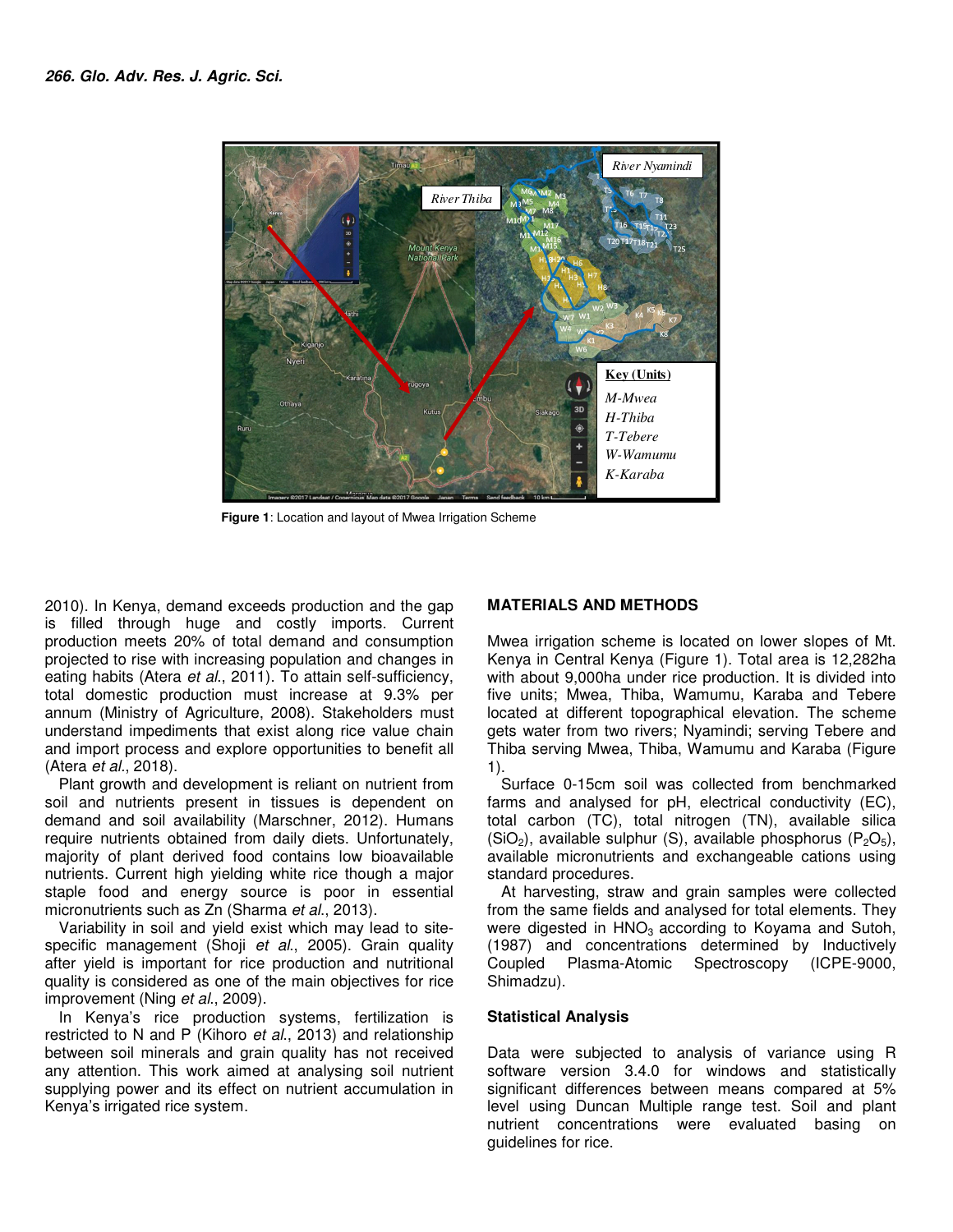**Table 1: S**oil chemical properties

|                                   |                   | Unit  |       |        |        |        |  |
|-----------------------------------|-------------------|-------|-------|--------|--------|--------|--|
| Parameter                         | Deficiency level* | Mwea  | Thiba | Wamumu | Karaba | Tebere |  |
| рH                                |                   | 6.2   | 6.2   | 6.9    | 6.9    | 7.0    |  |
| EC(dS/m)                          | $\leq$ 4          | 0.12  | 0.17  | 0.17   | 0.23   | 0.18   |  |
| TN(g/kg)                          |                   | 1.30  | 1.20  | 0.90   | 0.87   | 1.43   |  |
| TC(g/kg)                          |                   | 20.1  | 18.9  | 16.2   | 15.6   | 24.0   |  |
| Avail. S(mg/kg)                   | 9                 | 48.2  | 51.5  | 60.0   | 90.1   | 78.7   |  |
| Avail. $P_2O_5(mg/kg)$            | 12-20             | 87.0  | 123   | 50.0   | 36.4   | 152    |  |
| Avail. $SiO2(mg/kg)$              | 86                | 425   | 429   | 507    | 498    | 608    |  |
| Exchangeable cations $(cmolc/kg)$ |                   |       |       |        |        |        |  |
| $Ca2+$                            |                   | 33.0  | 41.7  | 47.2   | 51.7   | 36.9   |  |
| $Mg^{2+}$                         |                   | 20.6  | 21.7  | 24.4   | 35.4   | 21.2   |  |
| $K^+$                             | 0.2               | 0.08  | 0.12  | 0.36   | 0.40   | 0.56   |  |
| $(Ca + Mg)/K$ ratio               | 100               | 625   | 533   | 240    | 226    | 150    |  |
| Available micronutrients(mg/kg)   |                   |       |       |        |        |        |  |
| Fe                                | 4-5               | 134.0 | 94.8  | 69.4   | 68.5   | 90.9   |  |
| Mn                                | $3 - 30$          | 72.9  | 198.0 | 136.0  | 112.0  | 94.7   |  |
| Cu                                | 0.1               | 2.10  | 1.14  | 4.77   | 5.64   | 2.90   |  |
| Zn                                | 2                 | 0.22  | 0.26  | 0.55   | 0.62   | 0.63   |  |

\*Dobermann and Fairhust, 2000.

## **RESULTS AND DISCUSSIONS**

#### **Soil Properties**

Mean values for soil properties are presented in Table 1. Soil pH is a driver of soil fertility because it influences availability and uptake of nutrients and toxins (Brady and Weil, 2014). Soil pH increased down the elevation from Mwea to Karaba (Table 1). This high soil pH is attributed to basaltic parent material and dry climate as reported in earlier studies (Kondo et al., 2001). Values of 5.5 to 7.0 are appropriate for provision of nutrients in grain and vegetable crops (Brady and Weil, 2014) therefore values observed are appropriate.

EC was low and increased down the elevation thus considered non-saline. Results revealed low TN and moderate TC that decreased down elevation (Table 1). N supply limits grain yield and demand for other macronutrients in rice (Dobermann et al., 1998). Moderate soil TC observed could be due to stubble and low TN because of low rates and improper application methods that lead to N losses despite widespread use of N fertilizers. Effluents from rice fields indicated high nitrates (>5mg/l) according to Onderi, (2016), an indication of N loss in irrigation water. A common practice of residue removal (Kondo et al., 2001) exacerbates N loss.

Available  $P_2O_5$ , S, SiO<sub>2</sub>, Fe, Mn and Cu exceeded deficiency level. High S concentration observed is attributed to widespread use of ammonium sulphate fertilizers (Kihoro et al., 2013). Studies on clays by Muriithi et al., (2012) indicated 42-50% silica, thus high  $SiO<sub>2</sub>$ content.

Exchangeable  $Ca^{2+}$  and  $Mg^{2+}$  dominated and exceeded deficiency level while K<sup>+</sup> was deficient in Mwea and Thiba (Table 1). Cations increased down the elevation due to accumulation in lower depression area. Cation imbalance was evident and severe in Mwea and Thiba. K fertilizers are seldom used, and straw removal exacerbates K deficiency. Zn was below deficiency level because micronutrient fertilizers are hardly used and thus need to introduce Zn-based fertilizers.

### **Straw and Grain yield**

Straw and grain yield ranged from 2.4 to 8.7t/ha and 3.3 to 8.2t/ha respectively. Mean values for straw and grain yield are shown in Table 2.

Yields decreased down the elevation with higher yields observed in Thiba unit and lowest in Karaba (Table 2). Grain yield was lower than potential yield of 10t/ha according to Ministry of Agriculture, (2008).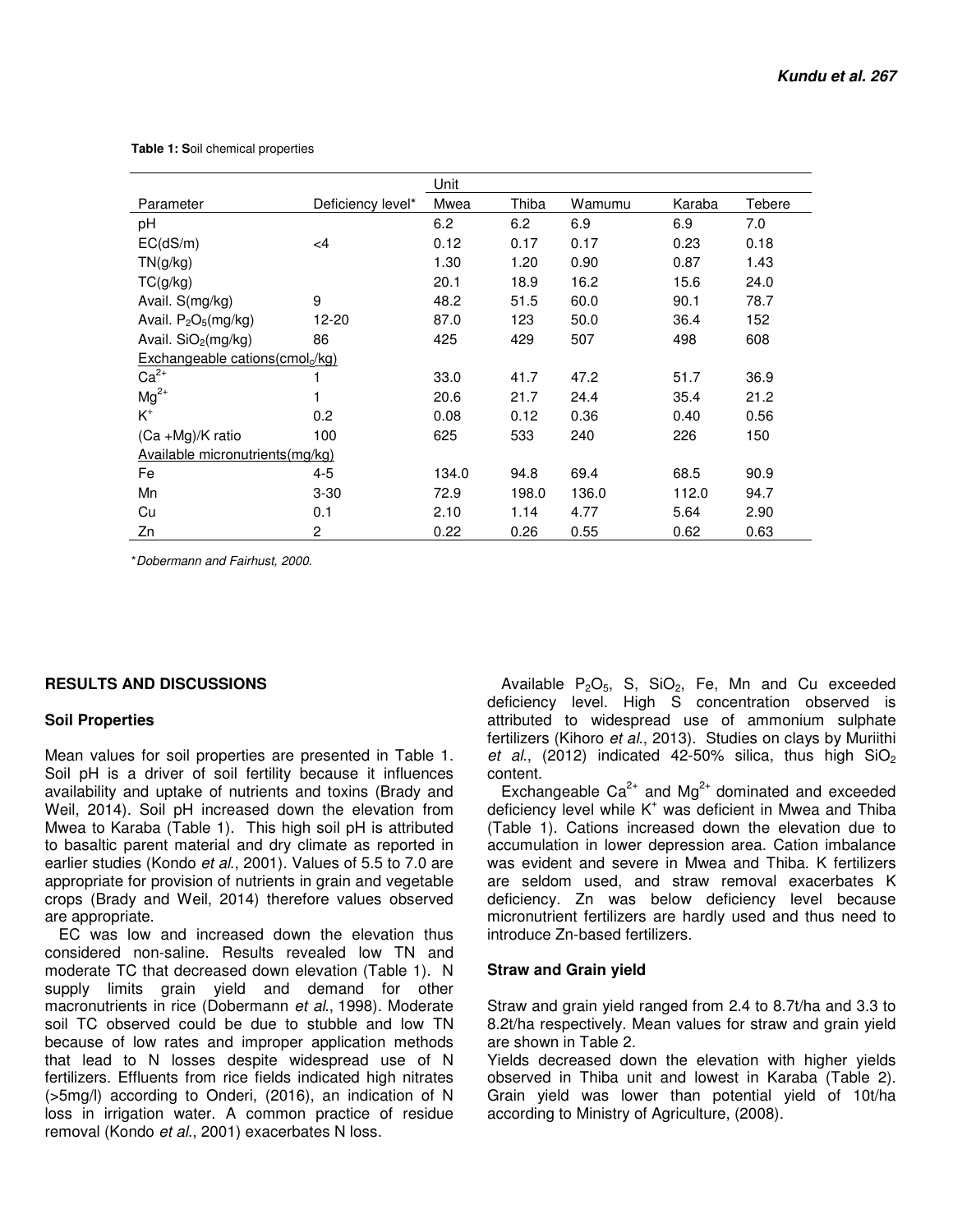**Table 2:** Mean straw and grain yield

| <u>Unit</u>  | Straw(t/ha)       | Grain(t/ha)       |  |
|--------------|-------------------|-------------------|--|
| Mwea         | 5.0 <sup>ab</sup> | 5.8 <sup>ab</sup> |  |
| Thiba        | 6.2 <sup>a</sup>  | 6.8 <sup>a</sup>  |  |
| Wamumu       | 5.1 <sup>ab</sup> | $5.6^{ab}$        |  |
| Karaba       | 4.4 <sup>b</sup>  | 5.0 <sup>b</sup>  |  |
| Tebere       | $5.4^{ab}$        | 5.6 <sup>ab</sup> |  |
| Overall mean | 5.1               | 5.6               |  |

Means followed by the same superscript letter in a column are not significant at 5% level

**Table 3:** Mean straw total nutrient concentration

| Total nutrient(%)             | Deficiency level* | Mwea                | Thiba               | Wamumu               | Karaba                | Tebere              |
|-------------------------------|-------------------|---------------------|---------------------|----------------------|-----------------------|---------------------|
| Zn                            | 0.0030            | $0.0059^{\rm a}$    | $0.0042^b$          | $0.0052^{ab}$        | $0.0044^{ab}$         | $0.0045^{ab}$       |
| Cu                            | 0.0003            | $0.0024^{\text{a}}$ | $0.0022^a$          | $0.0026^{\text{a}}$  | $0.0019^{b}$          | $0.0012^{b}$        |
| Fe                            | 0.0350            | $0.1045^{\text{a}}$ | $0.0581^a$          | $0.1509^{a}$         | $0.0967$ <sup>a</sup> | $0.1303^{\text{a}}$ |
| Mn                            | 0.0450            | 0.0590 <sup>b</sup> | $0.0926^{ab}$       | $0.0869^{ab}$        | $0.0802^{\circ}$      | $0.0822^a$          |
| P <sub>2</sub> O <sub>5</sub> | 0.1000            | $0.3303^{\circ}$    | $0.2448^{\text{a}}$ | $0.3092^a$           | $0.2139^{a}$          | $0.2416^a$          |
| <sub>S</sub>                  | 0.0750            | 0.0696 <sup>b</sup> | $0.0864^{b}$        | $0.0857^{b}$         | $0.0840^{b}$          | $0.0896^{\text{a}}$ |
| K                             | 1.4000            | $0.6619^c$          | $0.6858^{\circ}$    | 1.4574 <sup>ab</sup> | $1.5985^{bc}$         | $1.6725^a$          |
| Mg                            | 0.2000            | $0.2687^{ab}$       | $0.2280^{6}$        | $0.2729^{ab}$        | $0.2850^{b}$          | $0.3028^{\circ}$    |
| Ca                            | 0.3000            | $0.2793^{\text{a}}$ | $0.2511^a$          | $0.3266^{\text{a}}$  | $0.3828^{a}$          | $0.3244^{\circ}$    |

\*Dobermann and Fairhurst (2000)

Means followed by the same letter in a row are not significantly different at 5% level

#### **Straw and grain nutrient content**

Average total straw and grain nutrient contents are shown in Tables 3 and 4 respectively with deficiency level according to Dobermann and Fairhurst, (2000).

For nutrients to accumulate in straw, they are taken from soil through transpiration stream (Sperotto, 2013). This depends on nutrient availability, soil condition and plant factors. Most nutrients exceeded deficiency level in straw except for total S in Mwea and total K and Ca in Mwea and Thiba (Table 3). Positive associations between soil and straw nutrient accumulations were observed except Zn which showed high straw accumulation despite being deficient in soil.

Accumulation in edible parts occurs through redistribution of accumulated nutrients or continuous soil uptake. Phloem transport from old to new leaves is involved and depends on element mobility (Sperotto, 2013). Grain total Cu, Mn,  $P_2O_5$  and Zn exceeded deficiency level while total Ca, Fe, K, Mg and S were deficient (Table 4).

Remobilization moves nutrients to developing seeds provided senescence and seed import are synchronized to provide source-sink relationships (Waters and Sankaran, 2011).

High grain phosphorus could have come from continuous soil uptake and remobilization. Sulphur is less mobile and its deficiency reduces grain yield and quality by 10-40% without visible symptoms (Khurana et al., 1999). Pot experiments revealed S deficiency indicated by N:S ratios of 16 and 25 significantly affect grain quality (Randall et al., 2003). Enhancing N nutrition to reduce N:S ratio could help improve S accumulation in grain. Increased S application after anthesis enhanced its accumulation in grain (Randall et al., 2003), thus need to properly time S application.

Low grain Mg (<0.15%) could be attributed to binding by phytic acid known chelate metal cations (Raboy, 2009). Unbalanced crop fertilization with N:P:K reduces Mg in seeds (Guo et al., 2016), thus balanced crop nutrition should be considered. Grain total K was below deficiency level because of cation imbalance that negated its uptake and accumulation. Since K, Mg and P accumulate in the aleurone layer (Ogawa et al.,, 1979), it is likely that phytic acid complexes them.

Grain Zn was high because it is loosely bound and localized in aleurone layer and inner endosperm thus not masked by phytic acid. Similarly, Cu passes the aleurone layer without being captured by phytic acid (Iwai et al., 2012). Prolonged submerged conditions, low soil Zn and N negate Fe uptake and accumulation.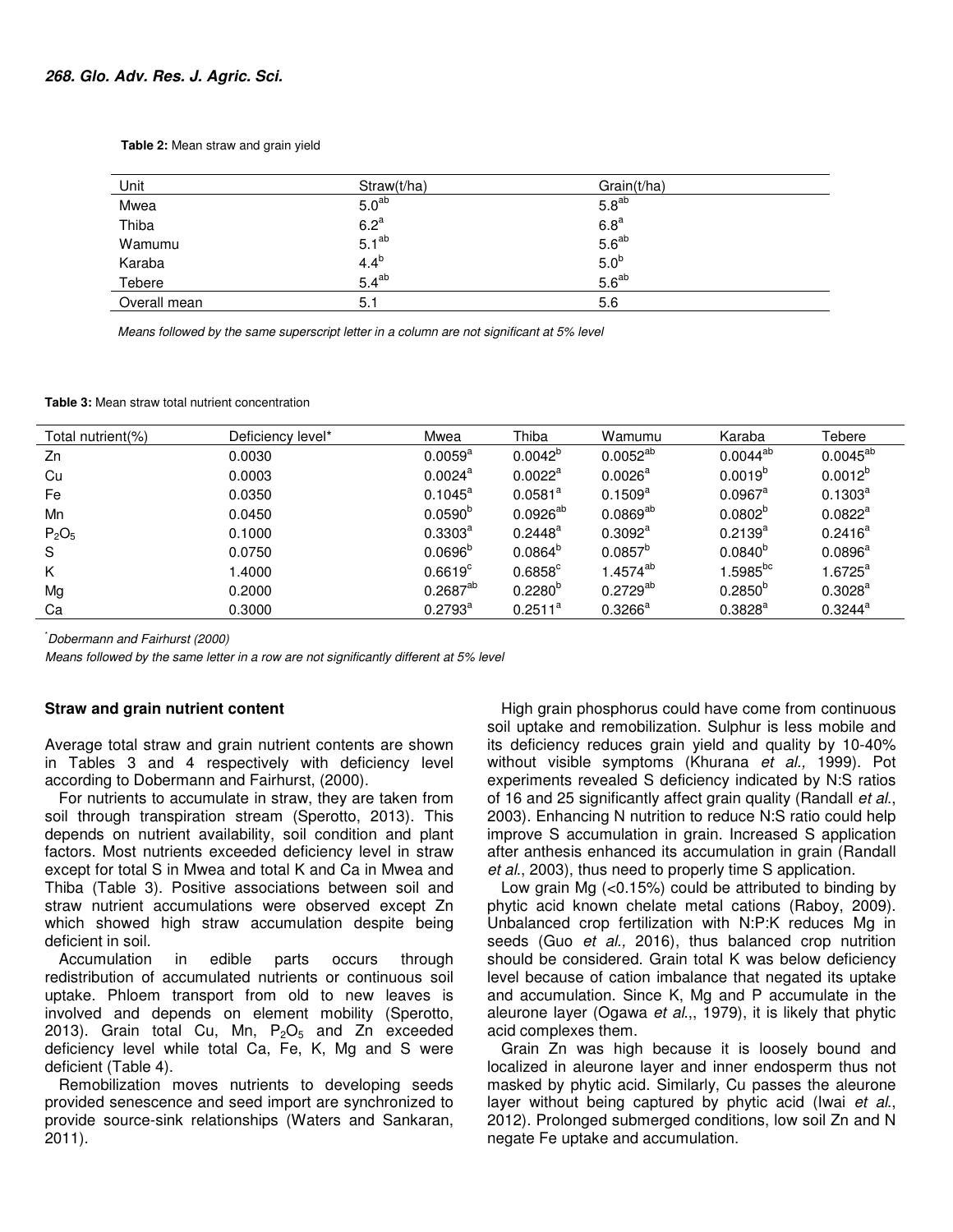**Table 4:** Mean grain total nutrient concentration

| Total nutrient(%)             | Deficiency level* | Mwea                | Thiba               | Wamumu                 | Karaba           | Tebere           |
|-------------------------------|-------------------|---------------------|---------------------|------------------------|------------------|------------------|
| Zn                            | 0.0020            | $0.0050^{\text{a}}$ | $0.0044^{b}$        | $0.0045^{b}$           | $0.0046^{ab}$    | $0.0044^{b}$     |
| Cu                            | 0.0010            | $0.0017^{ab}$       | $0.0016^{ab}$       | $0.0019^{a}$           | $0.0013^{b}$     | $0.0018^{ab}$    |
| Fe                            | 0.0250            | $0.0085^{\text{a}}$ | $0.0086^{\text{a}}$ | $0.0097^{\text{a}}$    | $0.0134^a$       | $0.0119^{a}$     |
| Mn                            | 0.0050            | $0.0083^{b}$        | $0.0112^a$          | $0.0092^{ab}$          | $0.0080^{b}$     | $0.0086^{ab}$    |
| P <sub>2</sub> O <sub>5</sub> | 0.2000            | $0.6915^a$          | $0.6133^{b}$        | $0.6475^{b}$           | $0.6347^{\circ}$ | $0.6454^{\circ}$ |
| S                             | 0.1000            | $0.0751^{b}$        | $0.0731^{b}$        | $0.0734^{b}$           | $0.0729^{b}$     | $0.0790^{\rm a}$ |
| K                             | 0.2900            | $0.1844^{abc}$      | $0.1705^{\circ}$    | $0.1901^{\mathrm{ab}}$ | $0.1755^{bc}$    | $0.1977^a$       |
| Mg                            | 0.1500            | $0.1285^{\text{a}}$ | $0.1182^{b}$        | $0.1219^{b}$           | $0.1192^{b}$     | $0.1220^{b}$     |
| Ca                            | 0.0500            | $0.0393^{\text{a}}$ | $0.0385^{\text{a}}$ | $0.0395^{\text{a}}$    | $0.0369^{\rm a}$ | $0.0342^a$       |

\*Dobermann and Fairhurst (2000)

Means followed by the same letter in a row are not significantly different at 5% level

According to Shi et al., (2012), N nutrition showed positive effect on Fe and Zn translocation. Additional and timely N supply in wheat enhanced grain Fe and Zn (Slamet-Loedin et al., 2015) because of increased protein and sink strength. Therefore timely and appropriate N nutrition should be considered to enhance grain Fe and Zn. In Wang et al., (2014), Zn fertilization with alternative wet and drying decreased phytic acid and increased yield. Further research into this aspect is necessary to elucidate this on Mwea soils and Kenyan rice varieties.

#### **CONCLUSIONS**

Spatial variability in soil properties plays a role in modeling and natural resource management. Soil results indicated high nutrient supplying power with deficiencies in N, Zn and K nutrient status. Reasonable grain yields were obtained but of poor quality.

### **RECOMMENDATIONS**

An improvement in limiting nutrients like N, Zn and K at appropriate time could help avert the negative effects reflected in grain yield and quality. Appropriate field practices like mid-season drainage could also help in nutrient availability and uptake.

## **ACKNOWLEDGEMENT**

We are indebted to JST and JICA for funding through SATREPS. Many thanks to rice farmers in Mwea, entire KALRO and MIAD.

#### **REFERENCES**

- Atera EA, Onyancha FN, Majiwa EBO (2018). Production and Marketing of Rice in Kenya: Challenges and Opportunities. Journal of Development and Agricultural Economics. 10(3):64-70
- Atera EA, Onyango JC, Azuma T, Asanuma S, Itoh K (2011). Field evaluation of selected NERICA rice cultivars in western Kenya. African Journal of Agricultural Research. 6(1):60-66
- Brady NC, Weil RR (2014). The Nature and Properties of Soils,  $14<sup>th</sup>$ Edition, Pearson Education Limited.
- Dobermann A, Cassman KG, Mamaril CP, Sheehy JE (1998). Management of phosphorus, potassium and sulphur in intensive, irrigated lowland rice. Field Crops Research. 56, 113-138.
- Dobermann A, Fairhurst T (2000). Rice: Nutrient disorders & nutrient management Manila, Philippines: Potash & Phosphate Institute and International Rice Research Institute. pp 192.
- Gao X, Brown KR, Racz GJ, Grant CA (2010). Concentration of cadmium in durum wheat as affected by time, source and placement of nitrogen fertilization under reduced and conventional-tillage management Plant Soil, 337, 341-354.
- Giller KE, Tittonell P, Rufino MC (2011). Communicating complexity: Integrated assessment of trade-offs concerning soil fertility management within African farming systems to support innovation and development. Agricultural Systems. 104, 191-203.
- Guo W, Nazim H, Liang Z, Yang D (2016). Magnesium deficiency in plants: An urgent problem. The crop Journal. 4, 83-91.
- International Fertilizer Development Center (IFDC). (2006). Africa Fertilizer Summit Proceedings, Abuja, Nigeria.
- Iwai T, Takahashi M, Oda K, Terada Y, Yoshida KT (2012). Dynamic changes in the distribution of minerals in relation to phytic acid accumulation during rice seed development. Plant Physiology. 160, 2007-2014.
- Khurana N, Gupta J, Chatterjee (1999). Sulphur deficiency influences metabolism and grain quality of Rice. Indian Journal of Plant Physiology. 4, 277-281.
- Kihoro J, Njoroge JB, Murage H, Ateka E, Makihara D (2013). Investigating the impact of rice blast disease on the livelihood of the local farmers in greater Mwea region of Kenya. SpringerPlus. 2, 308- 320.
- Kondo M., Toshinari O.T.A. and Wanjogu R. (2001). Physical and chemical properties of Vertisols and soil nutrient management for intensive rice cultivation in the Mwea area in Kenya. Japanese Journal of Tropical Agriculture. 45, 126-132.